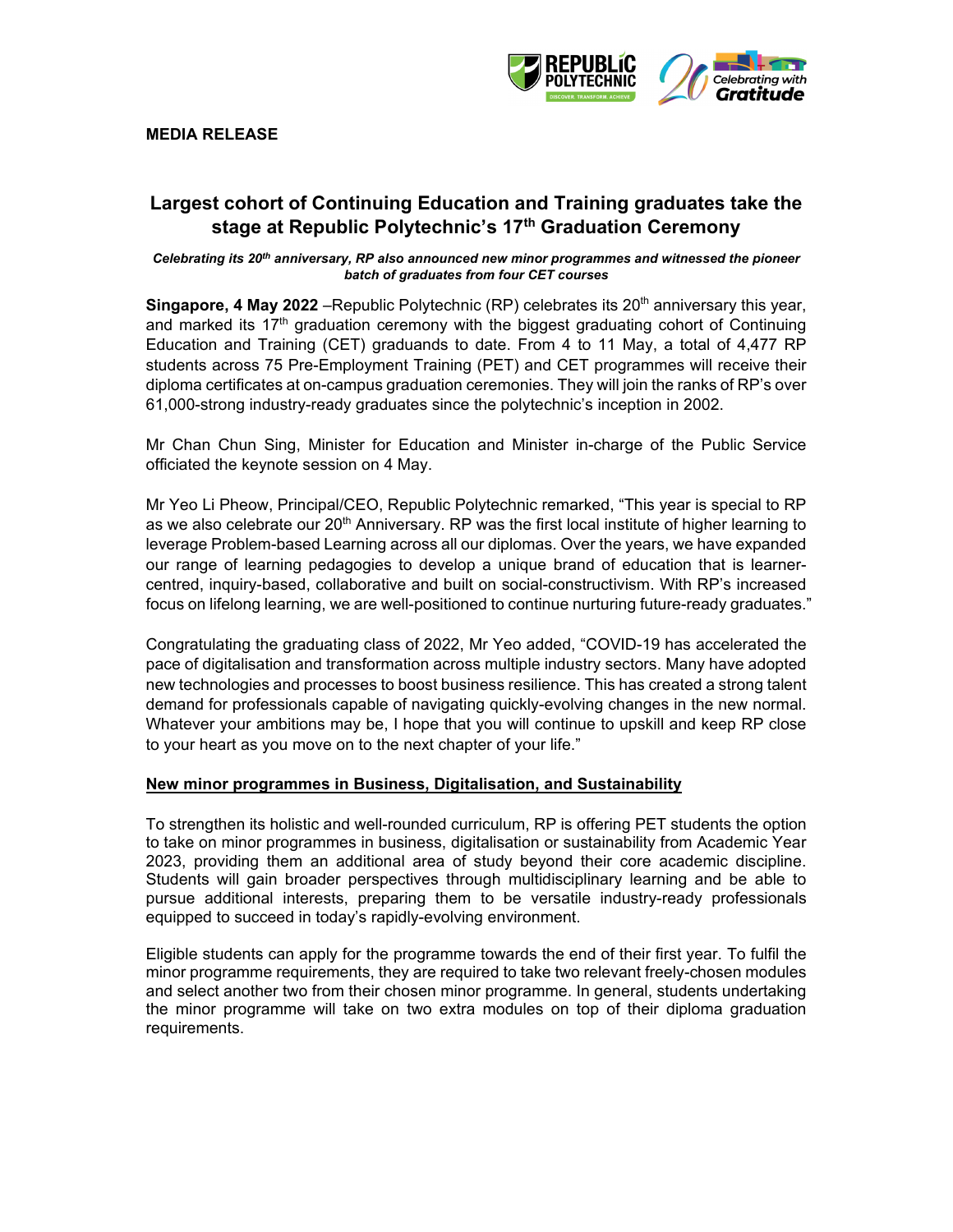

## **Pioneer batch of CET graduates from four new diplomas**

This year's graduating cohort also comprises the first batch of students from the following CET courses:

- **Diploma in Applied Science (Urban Agricultural Technology)**
- **Diploma in Engineering (Vehicular Technology and Operations)**
- **Diploma in Health Sciences (Health Management)**
- **Specialist Diploma in Coaching and Mentoring for Workplace Learning**

## **Special Award Winners**

During the main graduation session, special awards were also conferred to seven graduates for their outstanding achievements in both academics and the community.

| <b>Special Award</b>                                                                                                                                                                                            | <b>Recipient</b>                                                                                                                                     |
|-----------------------------------------------------------------------------------------------------------------------------------------------------------------------------------------------------------------|------------------------------------------------------------------------------------------------------------------------------------------------------|
| <b>BOARD OF GOVERNORS AWARD</b>                                                                                                                                                                                 | Oliver Sim Wenhui                                                                                                                                    |
| <b>MOST OUTSTANDING GRADUATE OF</b>                                                                                                                                                                             | Diploma in Consumer Behaviour & Research                                                                                                             |
| <b>THE YEAR</b>                                                                                                                                                                                                 |                                                                                                                                                      |
| This award is presented to the most<br>outstanding graduate who has excelled<br>academically, performed at the highest<br>standard and inculcated an appreciation of<br>virtues and beliefs which RP advocates. |                                                                                                                                                      |
| <b>LEE KUAN YEW AWARD FOR</b>                                                                                                                                                                                   | Austin Seah Wen Kang                                                                                                                                 |
| <b>MATHEMATICS AND SCIENCE</b>                                                                                                                                                                                  | Diploma in Biomedical Science                                                                                                                        |
| These awards are presented to the top<br>graduates from the technology or computer<br>science courses.                                                                                                          | Chee Wei En<br>Diploma in Aviation Management<br>Jensen Lim Han Wei<br>Diploma in Aviation Management<br>Jerome Yap<br>Diploma in Biomedical Science |
| <b>TAY ENG SOON GOLD MEDAL</b>                                                                                                                                                                                  | Cynthia Tan Rui Ying<br>Diploma in Health Management & Promotion                                                                                     |
| This award is presented to the most                                                                                                                                                                             |                                                                                                                                                      |
| outstanding graduate who has advanced                                                                                                                                                                           |                                                                                                                                                      |
| from the Institute of Technical Education.                                                                                                                                                                      |                                                                                                                                                      |
|                                                                                                                                                                                                                 |                                                                                                                                                      |
| THE NGEE ANN KONGSI AWARD                                                                                                                                                                                       | Ho Jun Da Wilson                                                                                                                                     |
| <b>MOST DISTINGUISHED GRADUATE OF</b>                                                                                                                                                                           | Diploma in Information Technology                                                                                                                    |
| THE YEAR (ACADEMIC)                                                                                                                                                                                             |                                                                                                                                                      |
| This award is presented to the graduate                                                                                                                                                                         |                                                                                                                                                      |
| who has excelled academically throughout                                                                                                                                                                        |                                                                                                                                                      |
| his/her studies at RP.                                                                                                                                                                                          |                                                                                                                                                      |